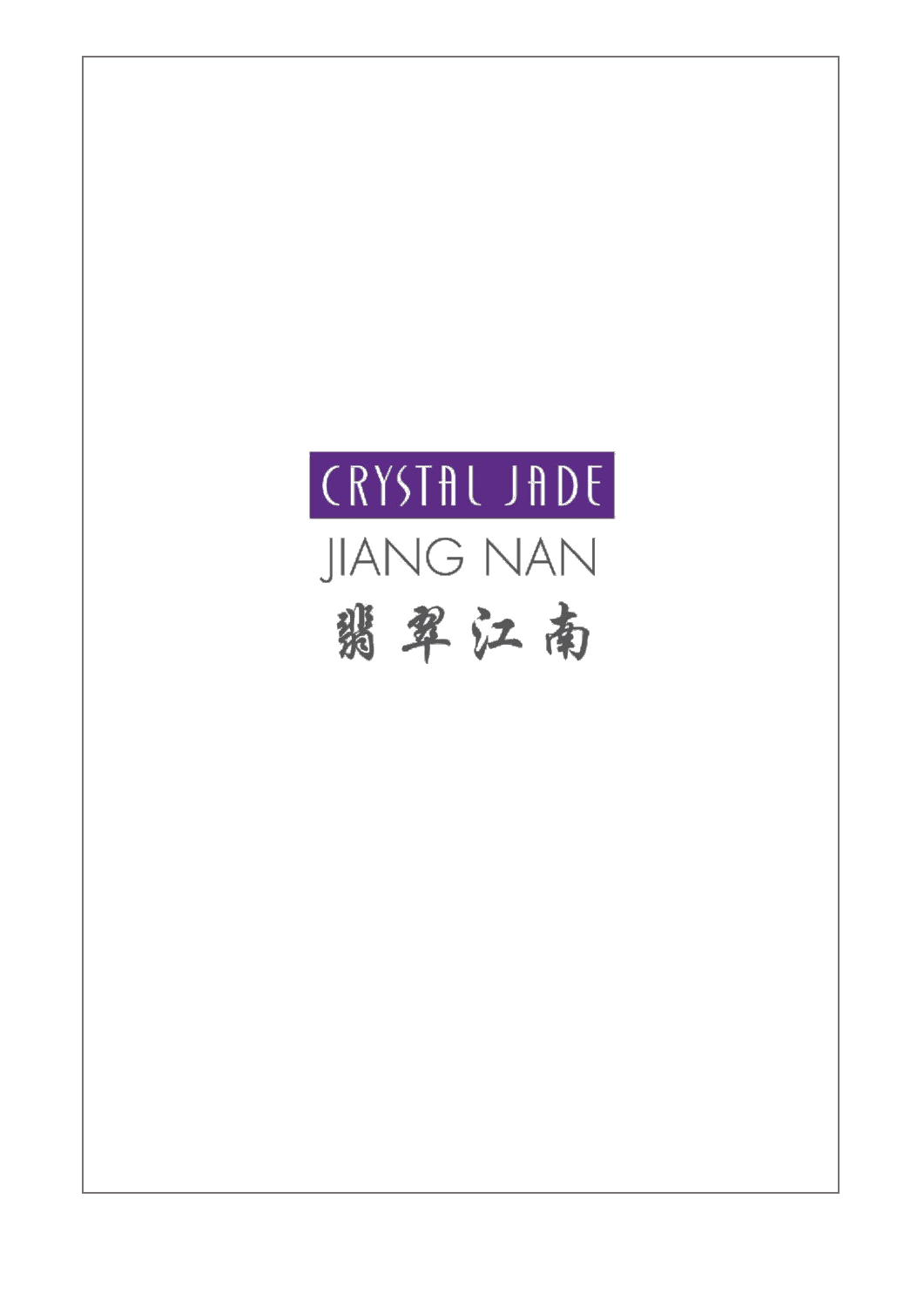# **Appetiser** 精美前菜

**Three Delicacies Platter (Salted Duck, Smoked Fish, Spinach with Sesame Sauce)** 南京盐水鸭、江苏熏鱼、麻酱波菜鲜百合

**Chilled Sweet & Sour Cucumber Skin Roll** 酸甜青瓜帘

**Cheesy Crisp Mochi Ball** 芝士汤圆

**Chilled Jellyfish with Black Fungus in Mustard** 芥末海蜇拌云耳

**Chilled Spinach and Fresh Lily Bulbs with Sesame Sauce** 麻酱菠菜鲜百合

**Iced Drunken Chicken** 冰镇醉鸡

**Chilled Nanjing Salted Duck** 南京盐水鸭

**Jiangsu Smoked Fish** 江苏熏鱼

**Chilled Sliced Pork with Signature Minced Garlic & Chilli Oil** 蒜泥白切肉

**Chilled Poached Chicken in Chongqing Style** 重庆口水鸡

**Chilled Poached Chicken in Chongqing Style** 无锡小鱼儿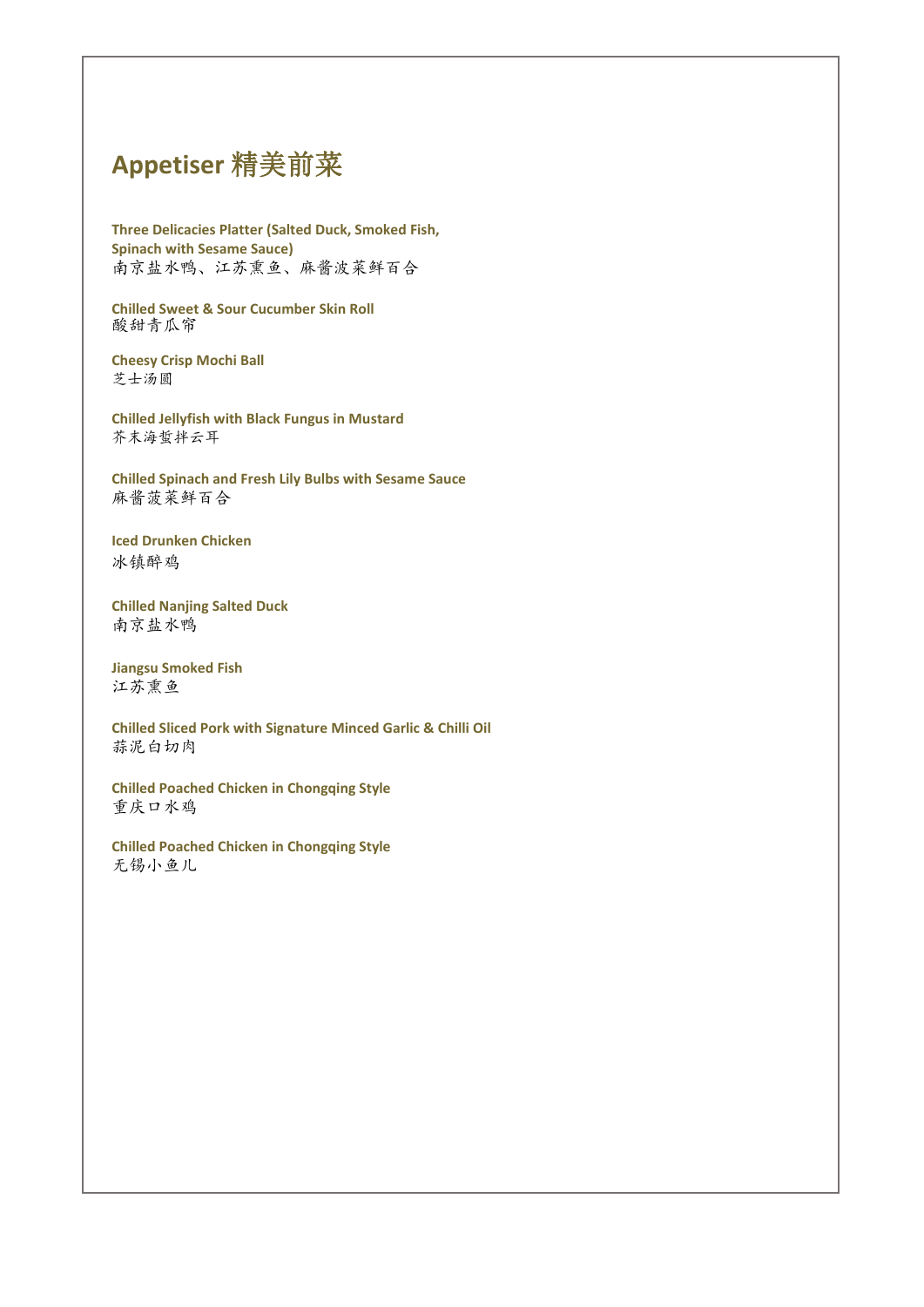

**Double-boiled Conpoy and Chrysanthemum Soup with Pearl Abalone** 杭菊干贝炖珍珠鲍鱼

**Song's Thick Fish Soup** 宋嫂鱼羮

**Double-boiled Tender "Lion Head" Meatball** 清炖狮子头

**Wanton with Chicken Rich Broth in Claypot** 浓汤砂锅馄饨鸡

**SzeChuan Spicy & Sour Soup** 四川酸辣汤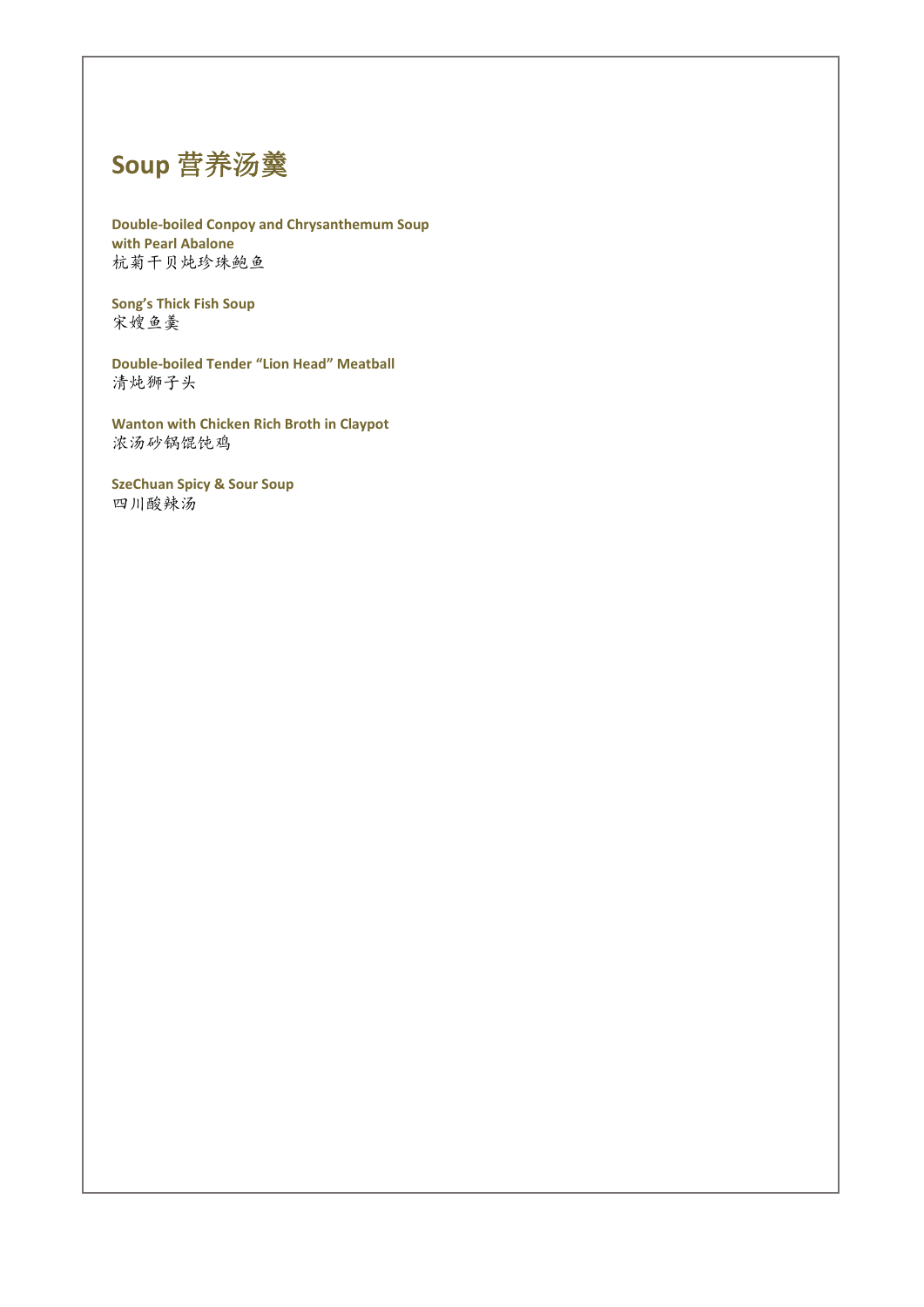# **Hot Dishes** 精致热菜

**Mala Crispy Roasted Chicken** 麻辣脆皮烧鸡

**Pu-Er Tea Smoked Crispy Duck** 茶熏鸭

**Roasted Classic Peking Duck with Handmade Egg Crepe Skin** 北京烤鸭

**Braised Minced "Lion Head" Meatball with Mushroom & Bamboo Shoot in YangZhou Style** 扬州红烧狮子头

**Braised Dong Po Pork Belly in Hangzhou Style** 杭州东坡肉

**Sautéed Spicy Shredded Pork with Assorted Mushrooms & Asparagus** 江南小炒辣

**Poached Marbled Beef with Fresh Peppercorn and Flour Skin in SzeChuan Style** 水煮肥牛

**Sautéed Spicy Tea Tree Mushroom with Marbled Beef** 茶树菇辣炒肥牛

**Sautéed Sliced Beef with Leek & Mushrooms** 䓤爆肥牛

**Poached Marbled Beed with Mustard Greens in Hot & Sour Brith** 酸菜肥牛

**Deep-fried Szechuan Chicken with Dried Chilli & Peppercorn** 川椒辣子鸡

**Kung Pao Chicken with Dried Chilli & Cashew Nuts** 宫保鸡丁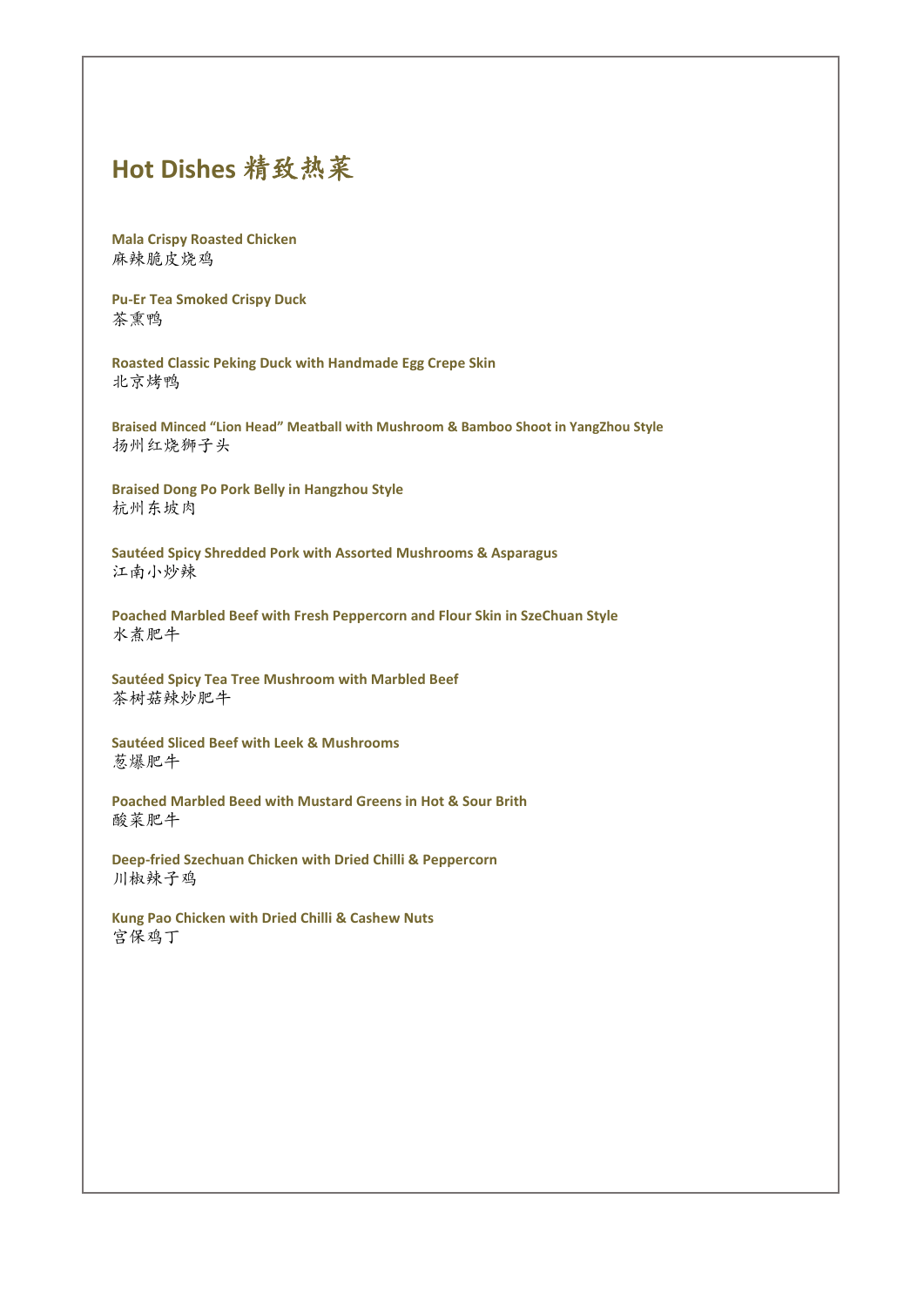# **Seafood** 河海湖鲜

**Poached Fish with Mustard Greens in Hot & Sour Broth** 酸菜鱼

**Poached Sliced Fish in Szechuan Spicy Soup** 水煮鱼

**Steamed Yellow Croaker in Rice Wine Broth** 酒香蒸黃花鱼

**Live Wild Marble Goby** 野生河顺壳鱼

**Cooking Method: Steam with Supreme Soya Sauce** 清蒸 **Deep-fry with Sweet Vinegar Sauce and Pine Nuts** 松子糖醋 **Poach in Hot & Sour Broth with Pickled Cabbage** 酸菜鱼 **Braise** 红烧 **Deep-fry with Supreme Soya Sauce** 油浸 **Steam with Rice Wine Broth** 酒香蒸

**Deep-Fried Shrimp Balls Wrapped with Silk-Like Dried Bean Curd** 金丝虾球

**Sautéed Egg White with Conpoy & Fish Meat** 赛螃蟹

**Sautéed Scallop with Celery in Lao Gan Ma Sauce** 西芹老干妈炒带子

**Sautéed White Shriimp** 清炒虾仁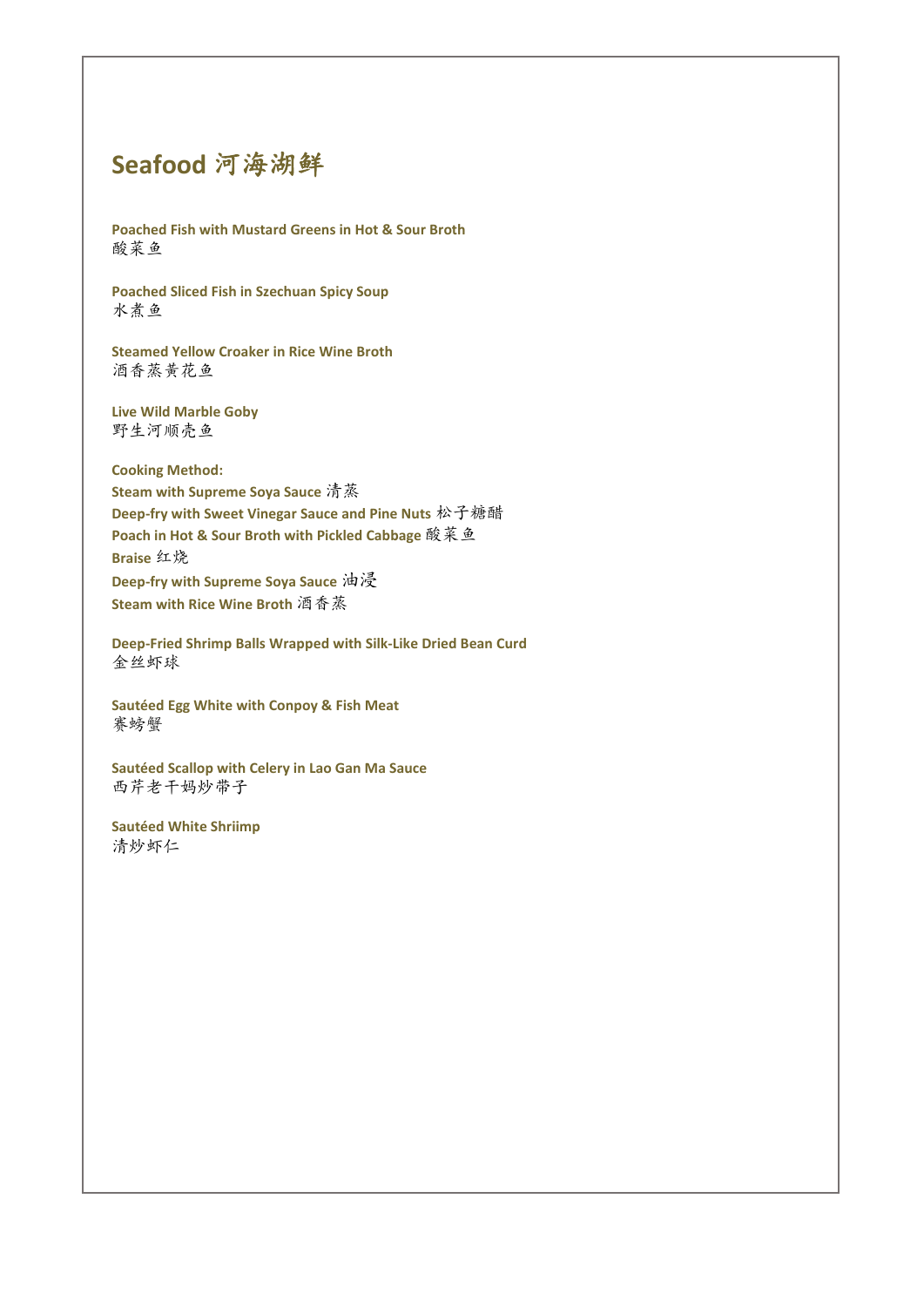### **Vegetable** 田园时蔬

**Sautéed Black Fungus, Honey Pea Topped with Crispy Lotus** 荷塘月色

**Sautéed Dried Shrimp And Vermicelli with Cabbage served in Claypot** 虾米粉丝炒包心菜

**Sautéed Assorted Mushroom with Szechuan Peppercorn** 翡翠辣炒野菌

**Stir-fried Shredded Glazed Cabbage With Shiitake Mushroom** 炝炒手撕包菜

**Braised Shredded Beancurd Sheets with Superior Chicken Broth in Yangzhou Style** 扬洲大煮干丝

**Braised Firm Tofu with Bamboo Shoot & Iberio Ham** 随园火腿笋衣老豆腐

**Mapo Beancurd with Sliced Fish** 鱼片麻婆豆腐

**Sautéed French Bean with Minced Pork and Dried Shrimp** 开阳干煸四季豆

**Sautéed Beancurd Knot with Green Soybean & Preserved Vegetable** 雪里蕻毛豆百叶结

**Baby Cabbage** 小棠菜

**Spinach** 菠菜

**Broccoli** 西兰花

**Baby White Cabbage** 奶白

#### **Cooking Method** 煮法

- a) Sautéed 清炒
- b) Sautéed with Minced Garlic 蒜茸炒
- c) Sautéed with Oyster Sauce 蚝油炒
- d) Sautéed with XO Sauce XO 酱炒
- e) Poach with Superior Broth 上汤灼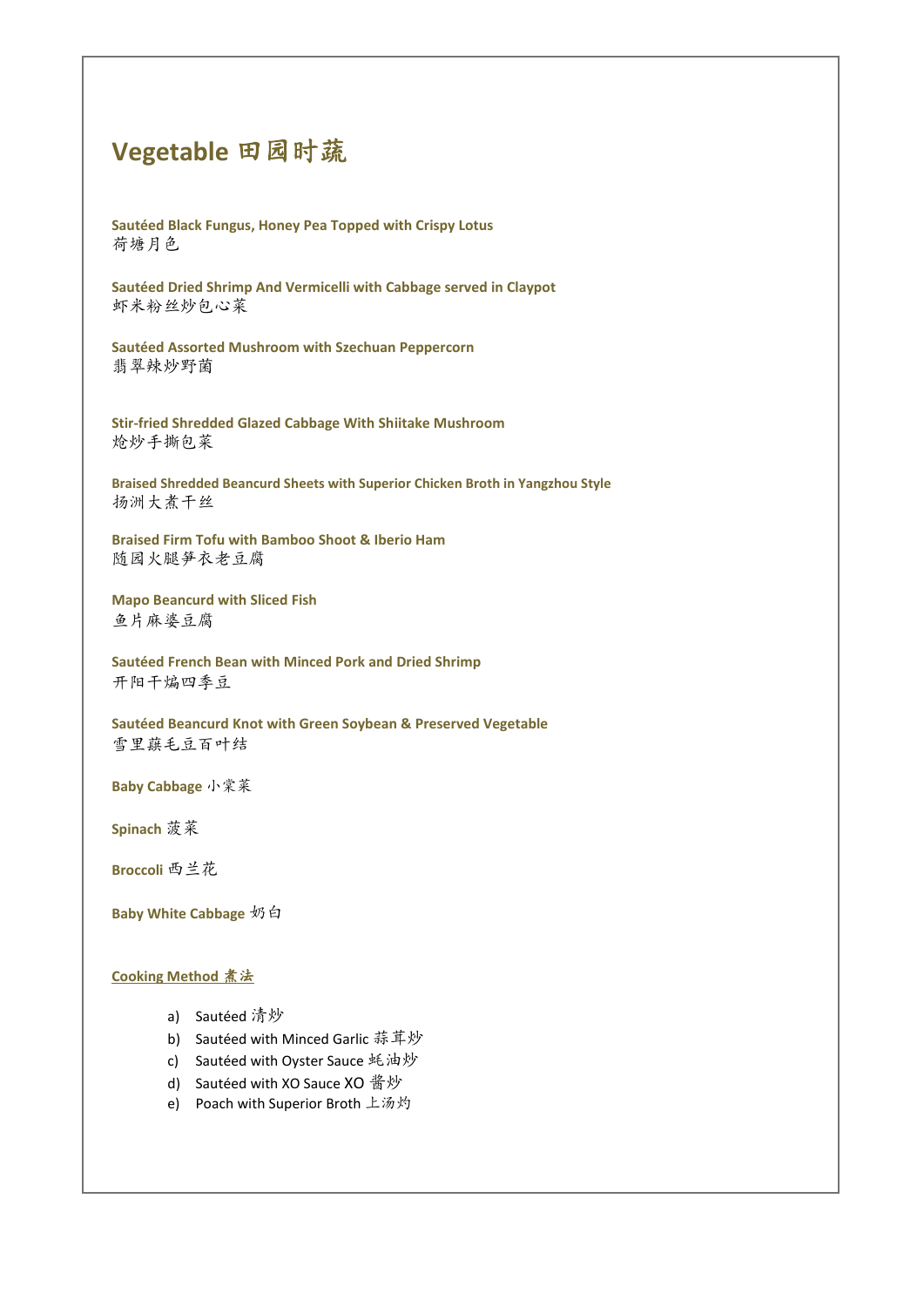## **Noodle & Rice** 面与饭

**Chilled Spicy & Sour La Mian with Shredded Chicken** 酸辣鸡丝冷面

**Yang Chun Noodles with Sakura Ebi** 樱花虾阳春面

**La Mian with Sautéed Egg White with Conpoy & Fish Meat** 赛螃蟹拌面

**La Mian with Scallion Oil** 招牌葱油面

**Fried Mixed Grain Rice with Conpoy in Hot Stone Pot** 瑶柱五谷炒饭

**Crystal Jade Yangzhou Fried "Rice Shaped Pasta" (choice of orzo pasta or fragrant rice)** 米形意粉,翡翠扬州炒饭 ( 选择:米形意粉/香米饭)

**Poached and Crispy Rice in Superior Prawn Broth** 浓汤虾泡饭

**Fried Rice with Dried Conpoy & Egg White** 瑶柱蛋白炒饭

**Fried Rice with White Shrimp and Preserved Vegetable** 雪菜虾仁炒饭

**La Mian with Szechuan Hot & Sour Soup**  四川酸辣汤拉面

**La Mian with Chilled Poached Chicken in Szechuan Style** 口水鸡拉面

**Szechuan Dan Dan La Mian** 鲜虾担担拉面

**La Mian with Wanton Soup**  馄饨汤拉面

**La Mian with Poached Marbled Beef with Mustard Greens in Hot & Sour Broth** 酸菜肥牛拉面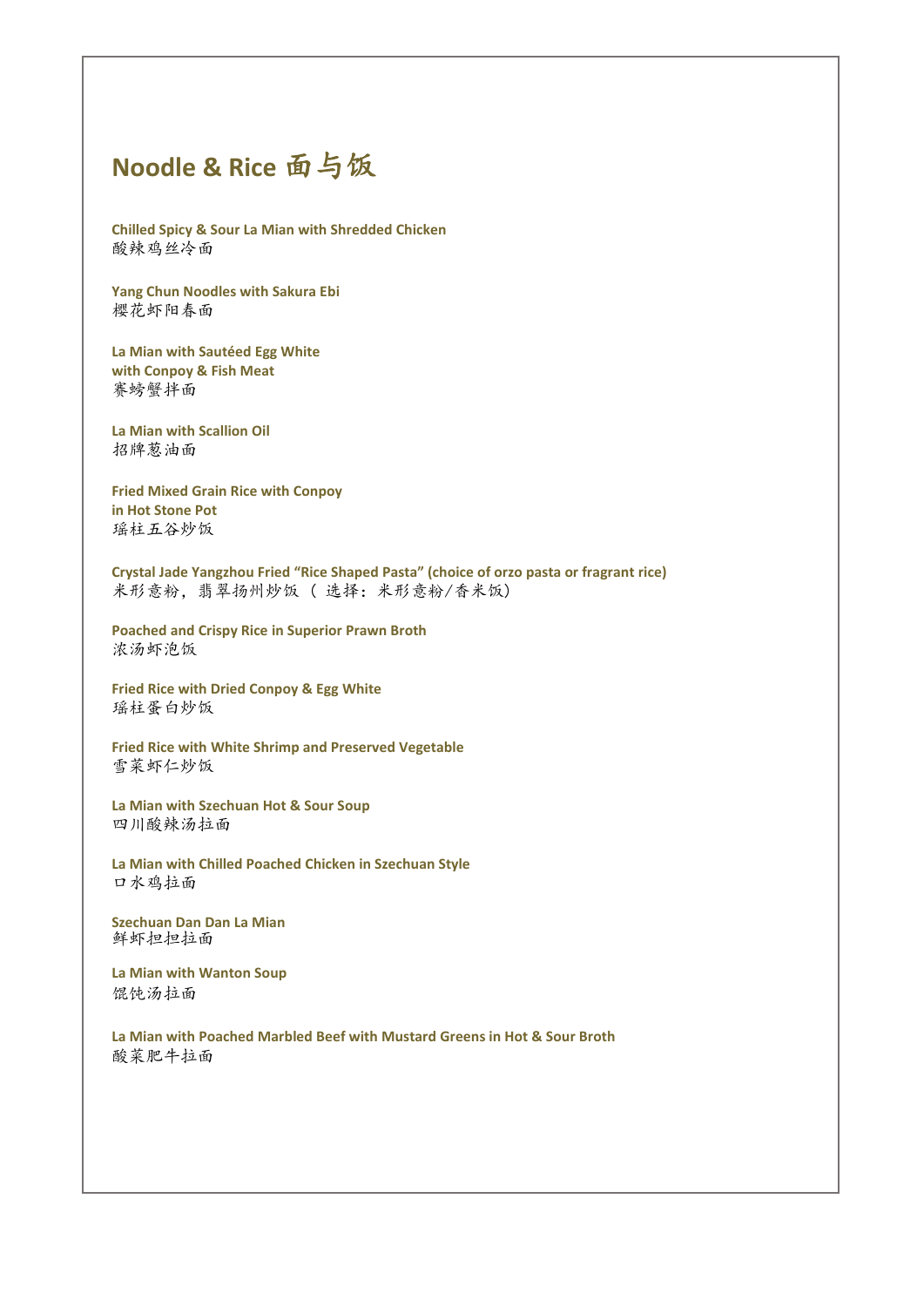

**Steamed Black Truffle Xiao Long Bao** 黑松露小笼包

**Steamed Original Xiao Long Bao** 上海小笼包

**Steamed Original Xiao Long Bao** 辣椒螃蟹小笼包

**Pan-fried Shanghai Pork Bun** 生煎包

**Pan-fried Mala Bun** 麻辣煎包

**Pan-fried Pork Dumpling** 锅贴

**Pan-fried Pancake with scallion (additional Pork Floss available)** 手抓饼 (可加肉松)

**Pan-fried Vegetable Spring Roll** 三娘家春卷

**Pan-fried Radish Pastry** 萝卜丝酥饼

**Steamed Vegetable Dumpling** 素菜蒸饺

**Pork Dumpling with Homemade Hot Chilli Vinaigrette** 红油抽手

**Deep-fried Beancurd Roll with Prawn and Preserved Vegetable** 雪菜鲜虾腐皮卷